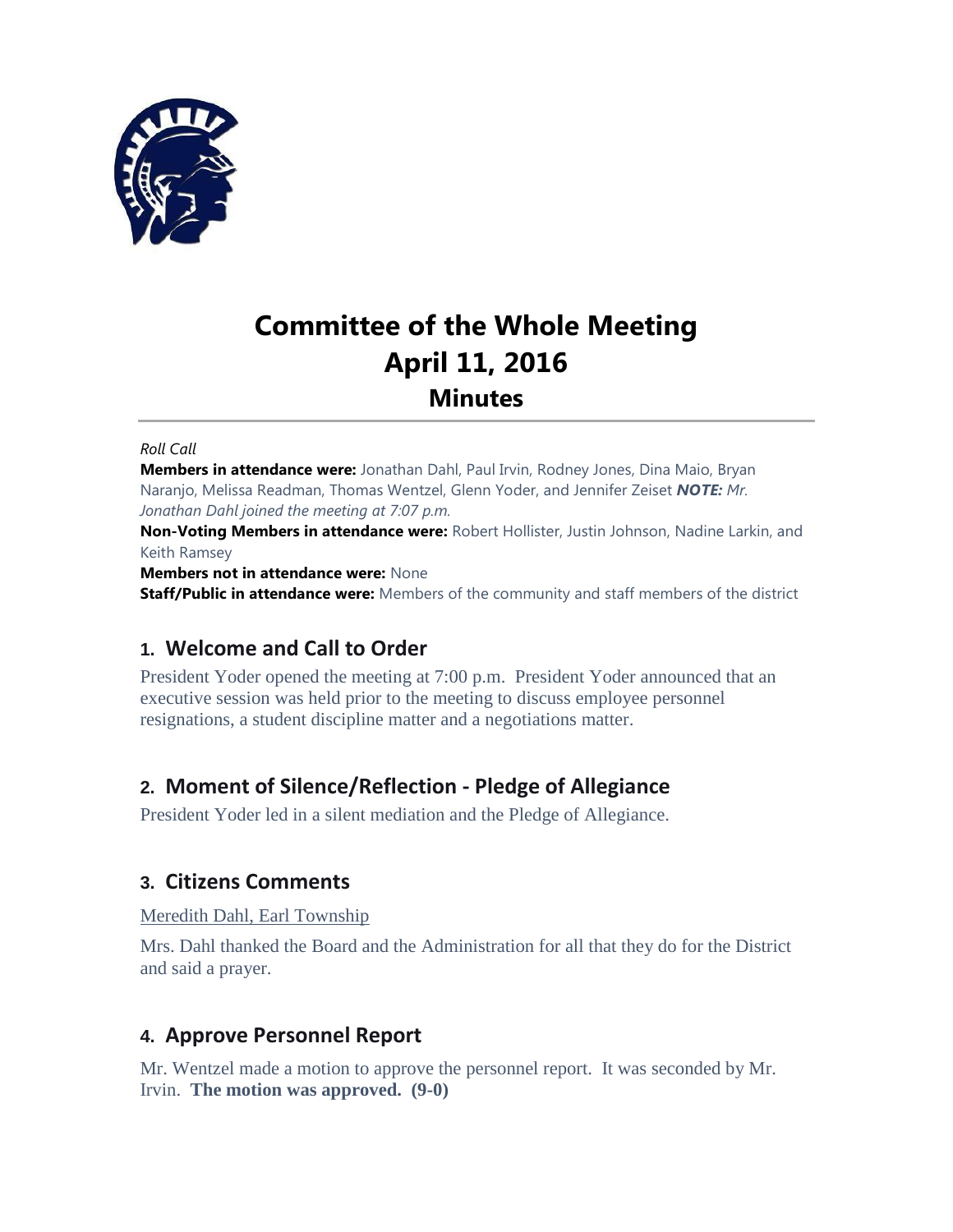# **5. Property and Services**

#### **a. Action Item - Bid Award for the Parking Lot Project at the Blue Ball Elementary School**

Mr. Ramsey informed the Board that he had provided them with the bid award for the Blue Ball Elementary parking lot project for approval at the upcoming Board meeting. He indicated that three bids were submitted with MCA, the contractor for the Brecknock Elementary project coming in with the lowest bid. He also noted that the bid included the changes and additions as required by the Township and County with a timeline for the project starting after the end of the school year and ending before the start of the new school year.

# **b. Action Item - Increase in Breakfast, Lunch and Milk Prices effective for 2016-17 school year**

The Healthy, Hunger-Free Kids Act, which is effective July 1, 2011, requires schools participating in the School Nutrition Programs to price their school lunches so the reimbursement received for free meals or reduced price meals are not offsetting the cost to produce the paid meal.

For 2016-17, District's that charged less than \$2.78 for paid lunches in 2015-16 are required to adjust their lunch prices.

We are recommending increasing prices for next year per the attached document.

Mr. Ramsey presented the recommended increase for lunch and milk prices for the 16-17 school year for approval at the upcoming Board meeting, indicating the required adjustment by the CPI increasing prices by \$0.15. He noted that the District was still below the average and one of the lowest in the County.

# **c. Action Item - Designation of Agent Resolution**

This resolution designates the Chief of Finance and Operations to execute all documents necessary to request reimbursement for the snow storm on January 22-23, 2016.

Mr. Ramsey requested the Board to approve his designation as the agent to complete all documentation seeking the reimbursement of contracted snow removal from the snow storm that occurred in January. He noted that the District had pursued this reimbursement several years ago and received \$18,000 in return.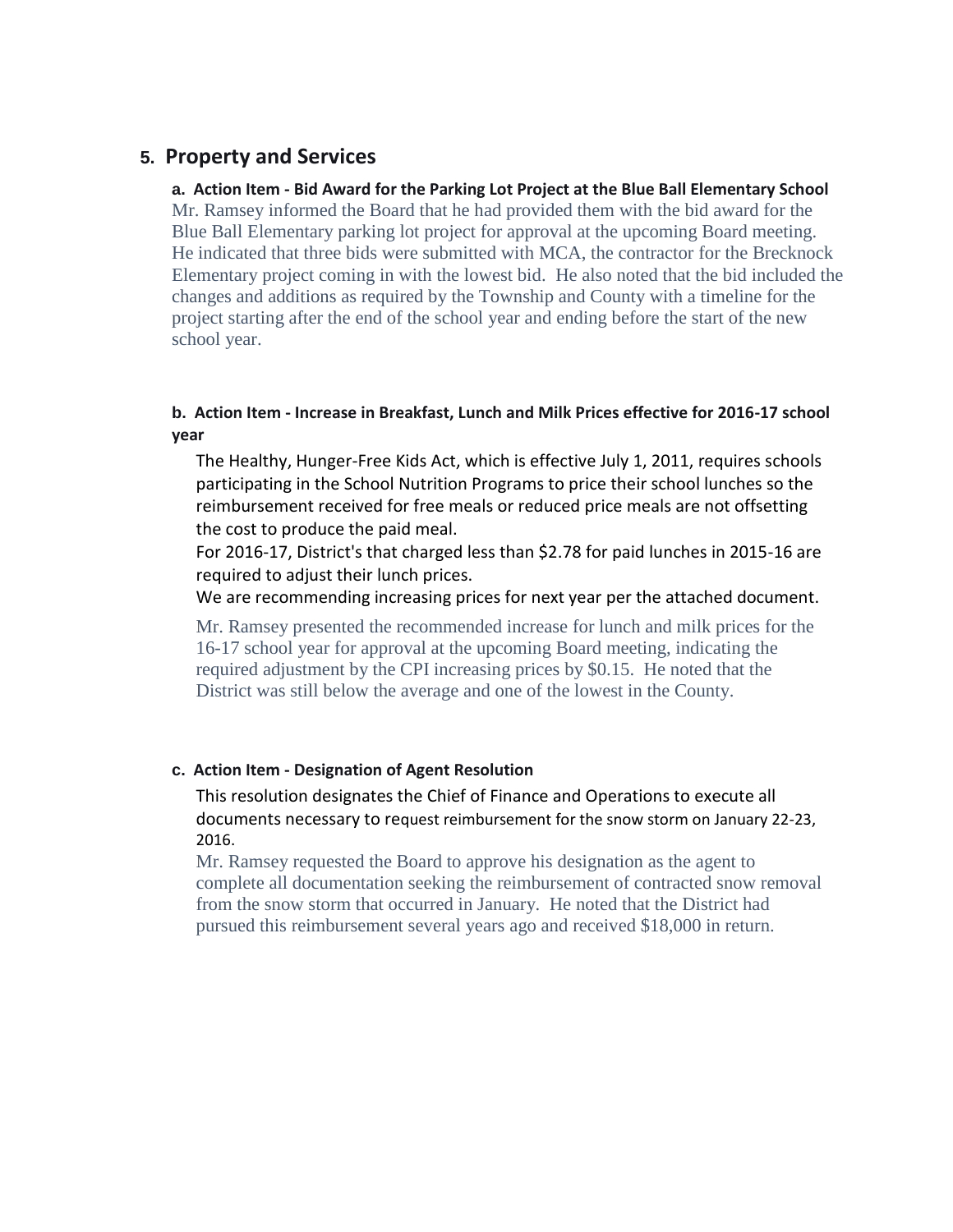# **d. Action Item - Approve the Chief of Finance and Operations Signing the Voluntary Accident Insurance Renewal Application for 2016-17**

The voluntary accident coverage is renewing with no change in rates. School Time Coverage - \$36.00 per student

#### 24 Hour Coverage - \$125.00 per student

Mr. Ramsey informed the Board that he was seeking approval for signing the Voluntary Accident Insurance Renewal Application for the 16-17 school year and indicated that there were not changes in the rates. He informed the Board that it had been previously discussed about removing all sport insurance coverage including the football for this year. This leaves just the voluntary accident insurance coverage available to parents with no cost to the District.

#### **e. Information Item - 2015-16 State Budget Update**

## **Basic Education Funding (BEF):**

The governor plans to send out the new 2015-16 BEF through a restoration formula, but the legislature is still working on implementing the new BEF formula. This issue is unsettled and likely to change by the end of June--meaning that the amounts may not be what you end up with for 2015-16.

| <b>BEF Funding Commission</b> | \$160,080 |
|-------------------------------|-----------|
| Governor                      | 51,677    |
| <b>Difference</b>             | \$108,403 |
|                               |           |

## **Ready to Learn Grant (RTL):**

The governor distributed the RTL increase via a restoration formula in January. The legislature disagrees on this distribution and has their own proposal. This issue is unsettled as well.

| <b>BEF Funding Commission</b> | \$51,431 |
|-------------------------------|----------|
| Governor                      | 30,973   |
|                               |          |

 $Difference$  \$ 20,458

## **Special Education Funding (SEF):**

Everyone agreed to the SEF increase of \$30 million back in December, so the distribution of the SEF is set, and you can count on this number...it won't change in 2015-16

Increase \$17,449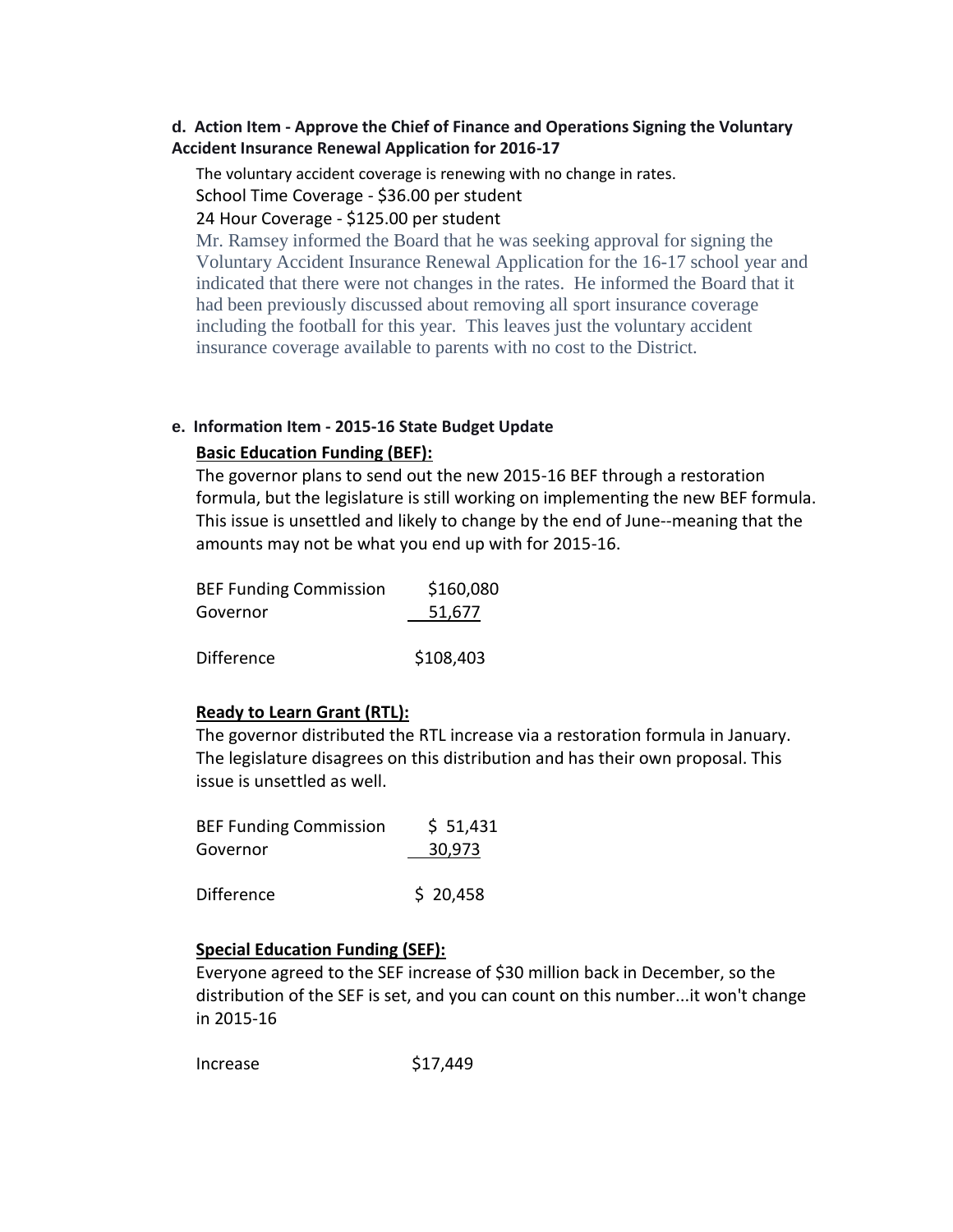#### **Rental Reimbursement:**

This is the state reimbursement that the District receives on our Debt Service. The Governor vetoed this line item in the fiscal code. Therefore, as it stands right now, the District isn't receiving any reimbursement for this revenue item in 2015-16.

Mr. Ramsey updated the Board on the Budget Impasse and its effects on the District. The Administration and Board discussed the budget impasse and the ramifications on the District Budget. Mr. Ramsey noted that until there was a resolution, some disbursement of funds would be on hold and other amounts could not be determined.

# **6. Program**

**a. Information Item - AP World History Textbook Adoption for 2016-2017 School Year** The history department at Garden Spot High School has requested a new textbook for the AP World History course.

*Traditions and Encounters, A Global Perspective on the Past, 6th Ed.*, published by McGraw Hill, is a College Board approved textbook for Advanced Placement World History. The textbook is officially aligned to the updated Advanced Placement World History course and exam redesign, which is officially being implemented during the 2016-2017 academic school year. Content in the textbook is organized around the College Board's key concepts and course themes for AP World History. The text incorporates advanced placement historical thinking skills, chapter summaries, exam questions and primary sources (utilizing fantastic visuals). It also loops content throughout historical time periods. In addition to the text, McGraw Hill implements Connect, a web-based assignment and assessment platform. Here, students will use Smart Book, an interactive web-based textbook. Smart Book adapts to students by directing and highlighting text the student knows and does not know (based on various embedded formative assessments), promoting heightened engagement and long-term retention of content.

Traditions and Encounters is used by many school districts across the country. Included as a separate document is list compiled by Garden Spot High School's AP World History teacher, Mr. Chris Epler. Some school districts in Pennsylvania and surrounding areas include the following: Council Rock SD, Gettysburg Area SD, Radnor SD, Southern Lehigh SD, Fairfax County Public SD, Alexandria Public SD, Fairmont Heights High School (Prince George Country Public SD). Additionally, there are some universities implementing this text as well, which include: Ohio State University, Northeastern University and University of Wisconsin-La Crosse. Below is the option that is recommended to the Board as most beneficial for the students:

- \$135.00 Per Bundle
- Bundle = Bentley, Traditions & Encounters: A Global Perspective on the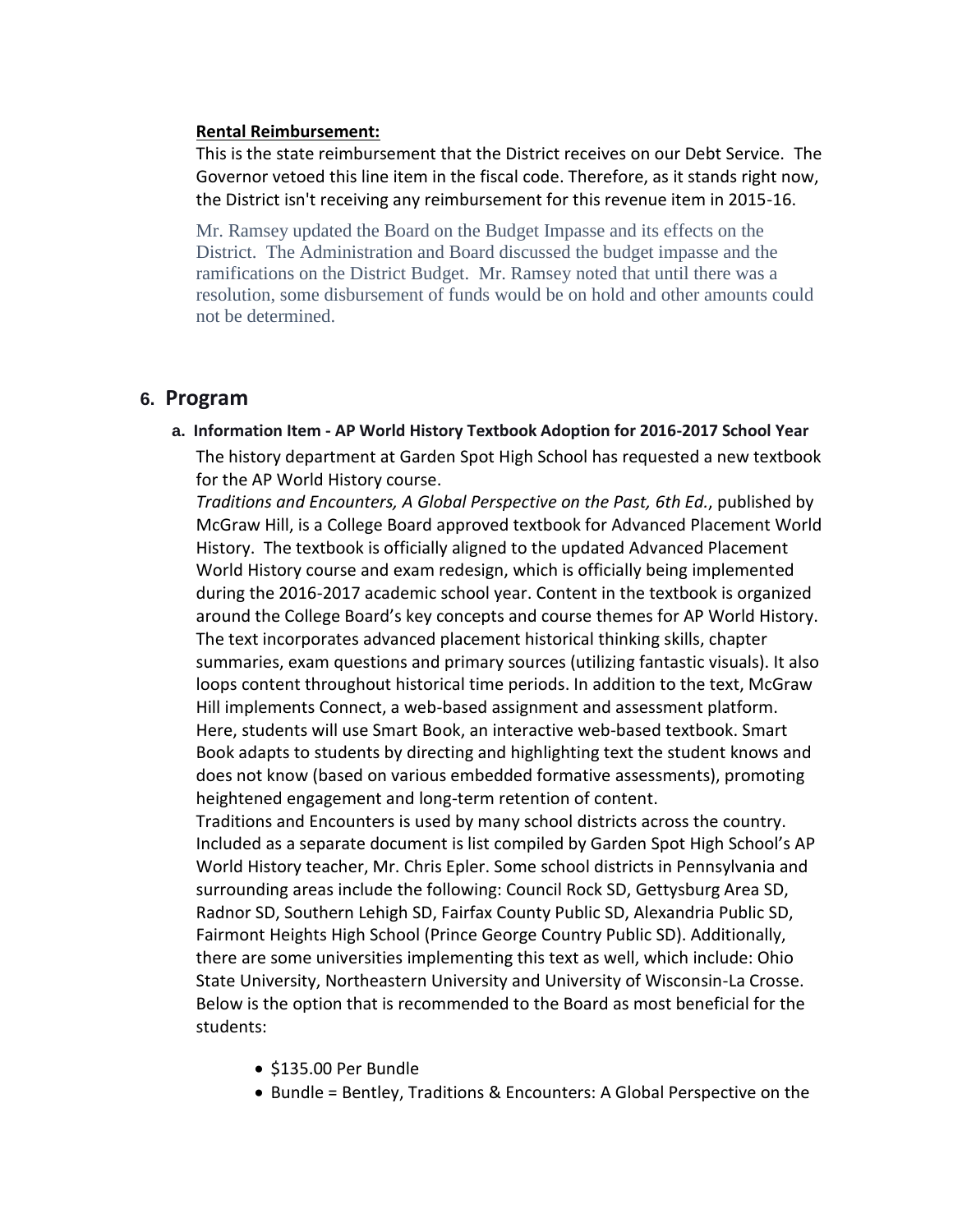Past UPDATED AP Edition 2017 6e, Standard Student Bundle, 6-Year Subscription (Student Edition with Connect) - This is a print student edition with six years of Connect (online access to Smart Book, assignments, messages, and resources).

- 50 Bundles Needed
- $\bullet$  TOTAL COST = \$7,078.64 (Textbooks = \$6,750.00, Estimated Shipping & Handling = \$328.64 & Estimated Tax = TBD)

Dr. Larkin introduced Dr. Patrick Winters, Director of Curriculum and Instruction who present to the Board the request for a new text book for the AP World History class for the 16-17 school year. Dr. Winters reviewed the merits and cost of the new text, informing the Board that the new text was in line with changes the College Board had made in the World History AP test. Dr. Larkin informed the Board that the text would be placed on the May Board agenda for approval.

#### **b. Information Item - Birth - 5 Outreach by District**

Representatives from the District met with community organizations - Cross Connections, ESSN, Head Start, and New Holland Learning Center on March 31st. We discussed the learning opportunities that the District is providing or looking to provide during the 2016-2017 school year for parents, caregivers, and children. Attached are information items we shared with the organizations, along with our Kindergarten Registration Flyer for our Kindergarten Registration, May 10th - 12th.

Dr. Larkin introduced Mr. Greg Frederick, Director of Elementary Instruction, who updated the Board on several initiatives the District was putting in place for Pre-K learning including Pre-Kindergarten events hosted by the district as well as the parent access to early learning online tools and videos. He informed the Board that these initiatives were a result of a recent county-wide kindergarten readiness audit which revealed the district's kindergarten readiness at 19%, below the 25% average for the County. He also informed the Board of the District's outreach to local early learning centers and community organizations to discuss opportunities for professional development and distribution of early learning services and information to the district's community.

#### **7. Management**

## **a. Action Item - Permission for Dr. Hollister to attend the H.R. Retreat sponsored by the Lancaster Lebanon IU13 at the end of April.**

Dr. Hollister requested the Board to approve his attendance to the Lancaster Lebanon IU13 H.R. Retreat to be held at the end of April.